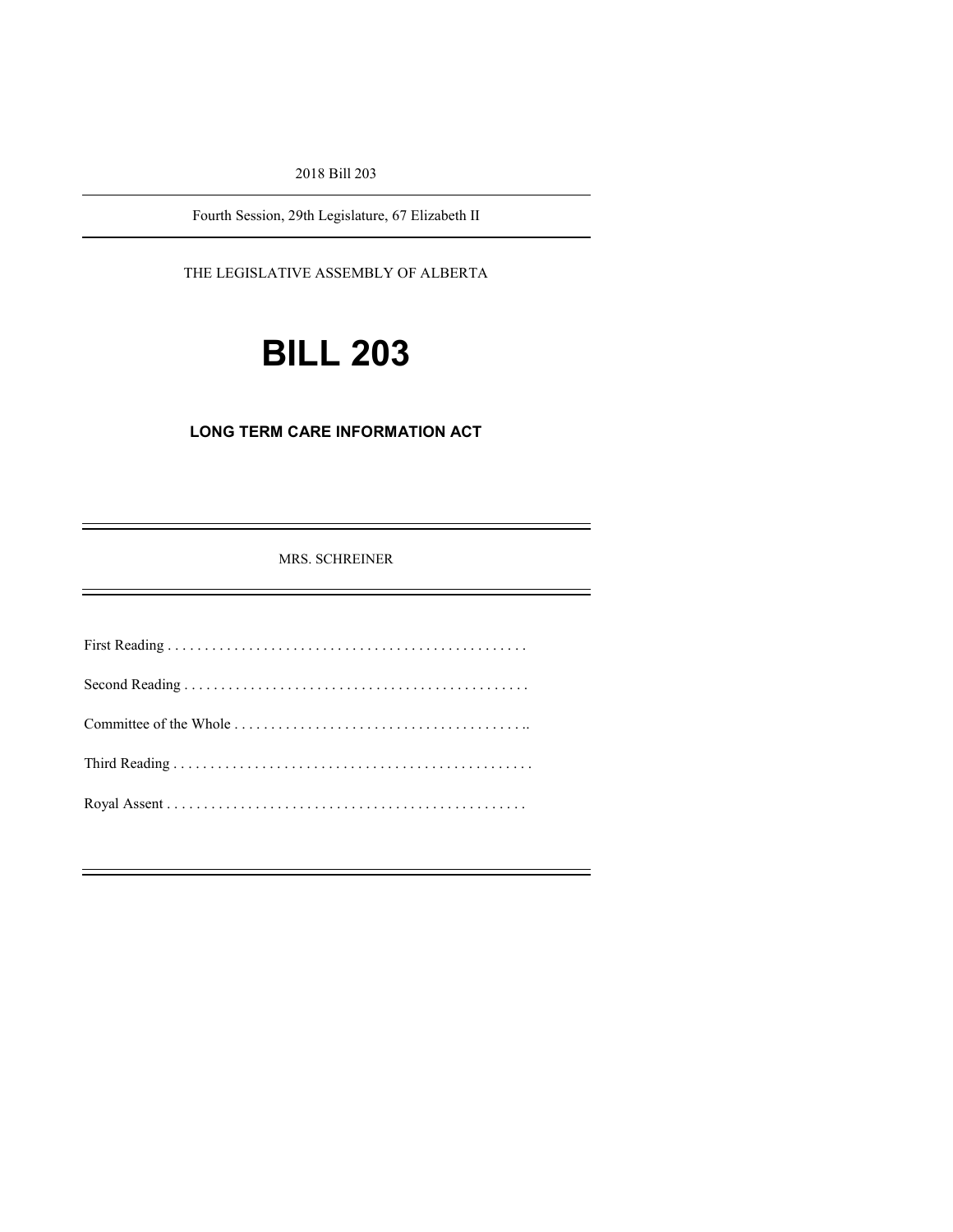*Bill 203 Mrs. Schreiner*

### **BILL 203**

2018

#### **LONG TERM CARE INFORMATION ACT**

*(Assented to , 2018)*

WHEREAS providing support to individuals who need long-term care is a priority for all Albertans;

WHEREAS providing information about options for long-term care in an easily understandable and accessible format is an essential component of supporting Albertans who need long-term care; and

WHEREAS enhancing transparency and accountability in the longterm care system will benefit all Albertans;

THEREFORE HER MAJESTY, by and with the advice and consent of the Legislative Assembly of Alberta, enacts as follows:

#### **Definitions**

**1** In this Act,

- (a) "accommodation charge" means a charge payable by a resident for accommodations and meals provided in a nursing home or auxiliary hospital, as further defined in the regulations;
- (b) "additional charge" means a charge payable by a resident in a nursing home or auxiliary hospital, other than an accommodation charge, as further defined in the regulations;
- (c) "auxiliary hospital" has the meaning given to it in the *Hospitals Act*;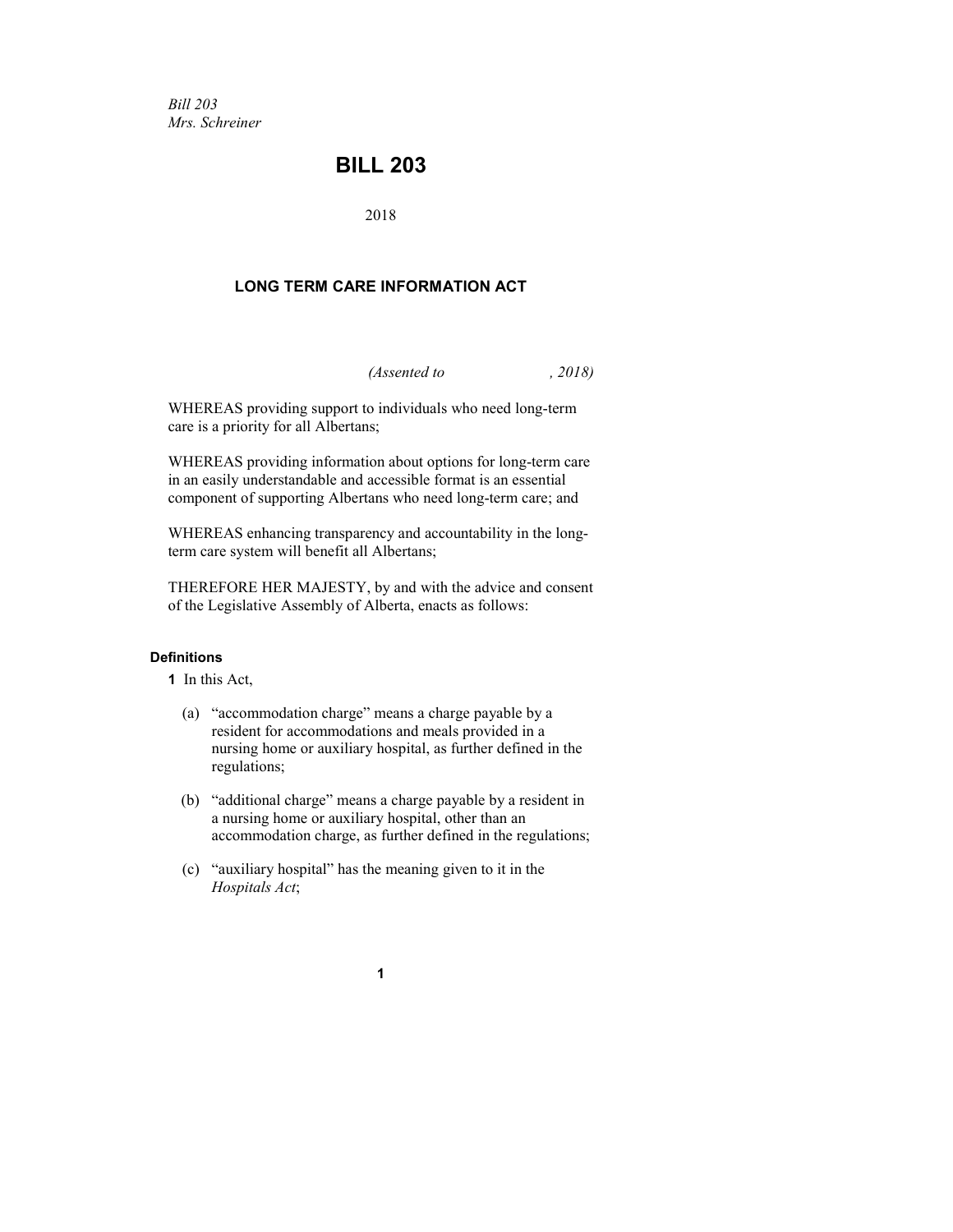- (d) "Minister" means the Minister determined under section 16 of the *Government Organization Act* as the Minister responsible for this Act;
- (e) "nursing home" has the meaning given to it in the *Nursing Homes Act*;
- (f) "operator" means
	- (i) an operator as defined in the *Nursing Homes Act*, and
	- (ii) a board, as defined in Part 2 of the *Hospitals Act*, of an auxiliary hospital;
- (g) "resident" means a person who resides at an auxiliary hospital or nursing home;
- (h) "resident and family council" has the meaning given to it in the *Resident and Family Councils Act*.

#### **Online registry**

**2(1)** Within 12 months of the coming into force of this Act, the Minister shall establish a publicly accessible online registry to disseminate information with respect to each auxiliary hospital and nursing home in Alberta, which, subject to the regulations, includes the following:

- (a) operator name and contact information, including a mailing address and telephone number;
- (b) description of the type of operator;
- (c) description of the type of facility;
- (d) total number of residents that may reside at the operator's facility and a description of the intake process for that facility;
- (e) details of the services provided at the operator's facility;
- (f) accommodation charges payable by residents, if any;
- (g) additional charges payable by residents, if any;
- (h) date on which the operator's facility was established, suspended or dissolved pursuant to the *Nursing Homes Act* or the *Hospitals Act*, as the case may be;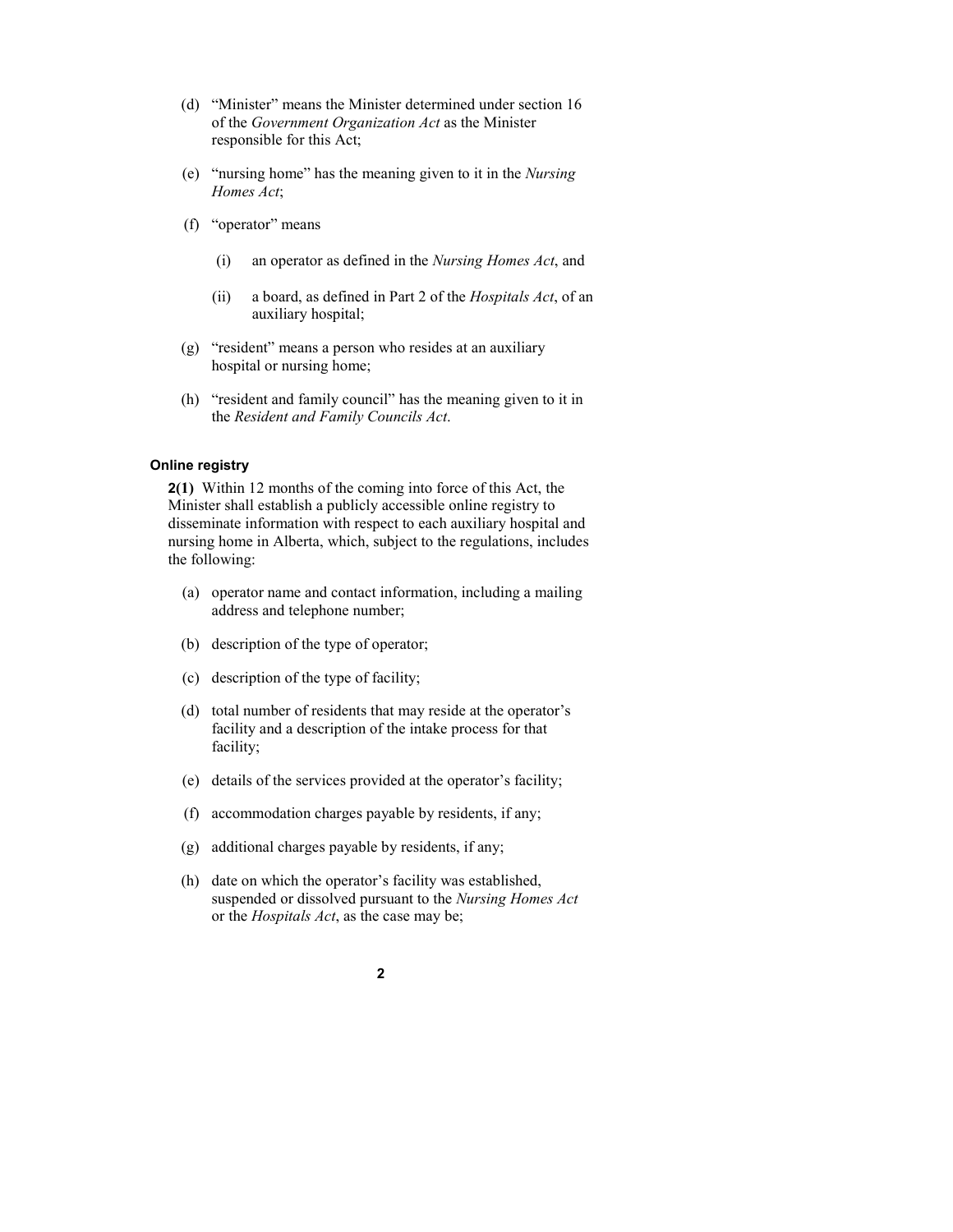- (i) description of the status of the resident and family council, if any, at the operator's facility, including the date on which the resident and family council was established;
- (j) description of the accreditation status of the operator's facility under the *Nursing Homes Act* or the *Hospitals Act*, as the case may be;
- (k) results of any inspections conducted under section 12 of the *Nursing Homes Act* or any investigations conducted under section 27 of the *Hospitals Act*, if any;
- (l) any other information the Minister considers appropriate.

**(2)** The Minister shall ensure that the information contained in the registry established under subsection (1) is updated periodically as required, but at least every 6 months.

#### **Information to Minister**

**3** An operator shall provide the Minister with any information required under section  $2(1)$  at the times and in the form and manner required by the Minister.

#### **Regulations**

**4** The Lieutenant Governor in Council may make regulations

- (a) further defining or describing "accommodation charge" for the purpose of section  $1(a)$ ;
- (b) further defining or describing "additional charge" for the purpose of section 1(b);
- (c) establishing types of operators for the purposes of section  $2(1)(b)$ ;
- (d) establishing types of facilities for the purposes of section  $2(1)(c);$
- (e) respecting the description of the intake process to an operator's facility for the purposes of section  $2(1)(d)$ ;
- (f) respecting the details of the services provided at an operator's facility for the purposes of section  $2(1)(e)$ ;
- (g) respecting the description of the status of a resident and family council for the purposes of section  $2(1)(i)$ ;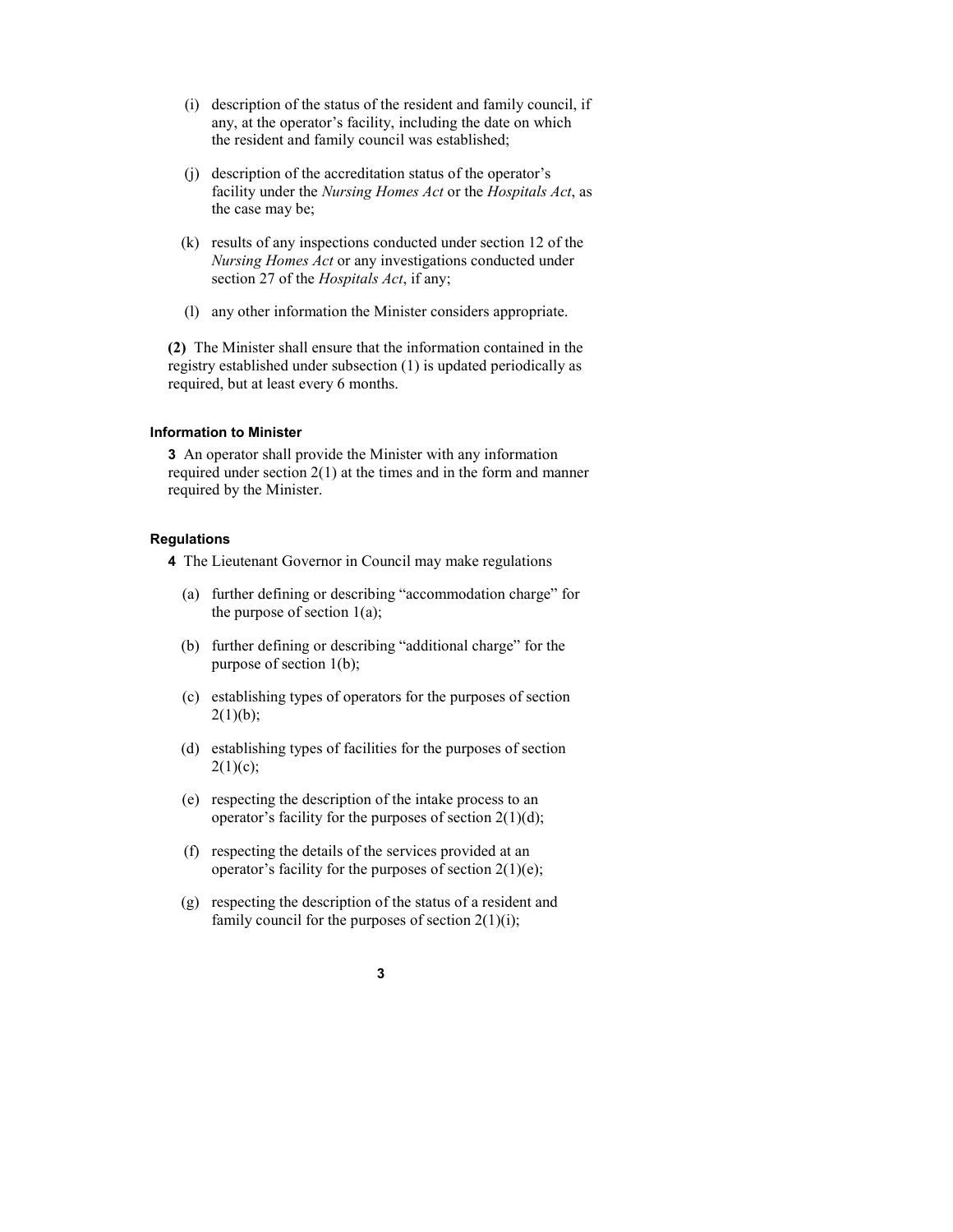- (h) respecting the description of the accreditation status of the operator's facility for the purposes of section  $2(1)(j)$ ;
- (i) defining any word or expression used but not defined in this Act;
- (j) respecting any other matter or thing that the Lieutenant Governor in Council considers necessary for carrying out the intent of this Act.